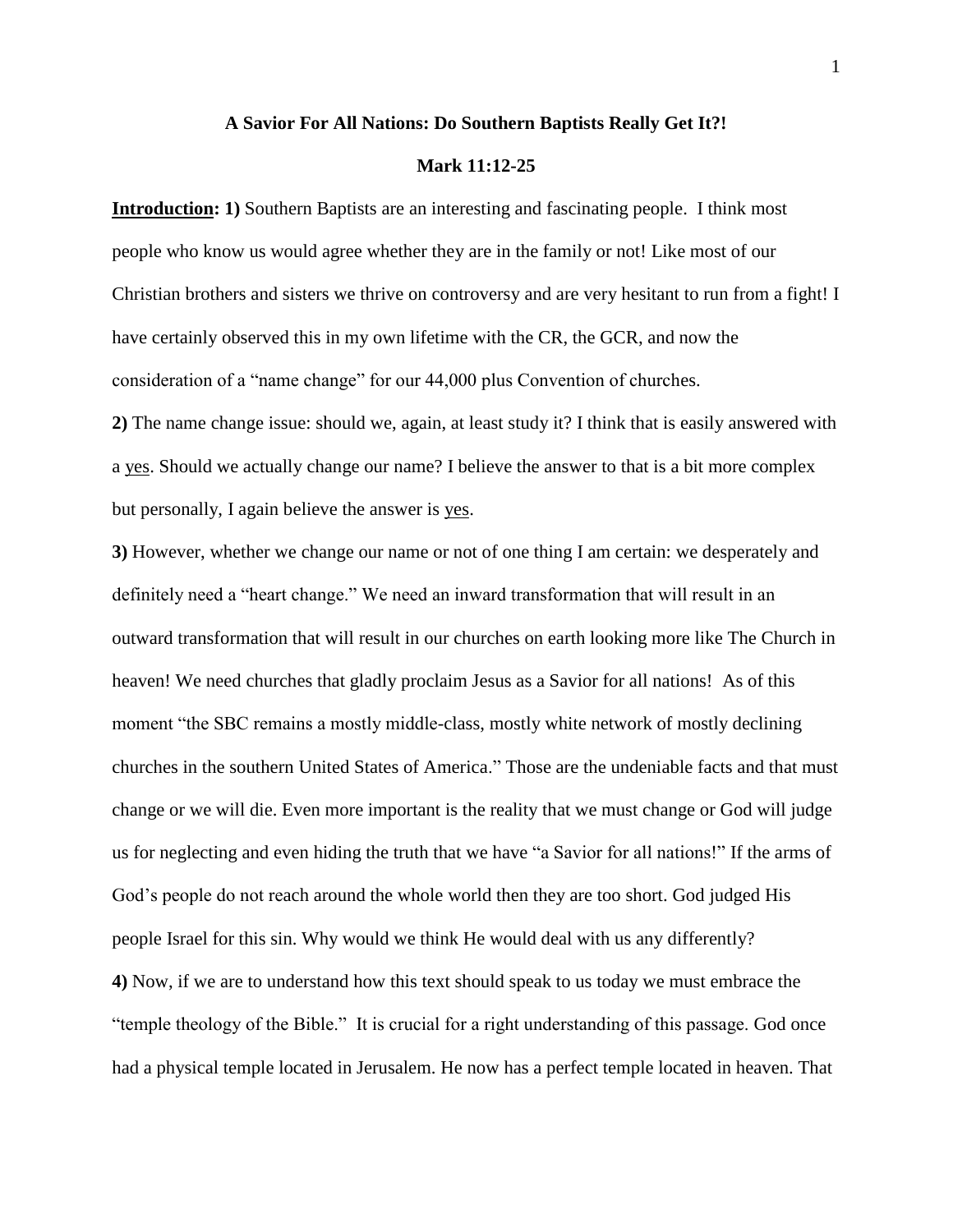temple is Jesus as He Himself said in John 2:18-22. As God once had a physical temple located in Jerusalem He now has a spiritual temple which is the church (1 Cor 3:16). As God once had a physical temple located in Jerusalem He now has a personal temple scattered all around the world as a witness that he is indeed a Savior for all nations. That temple is you and that temple is me (1 Cor. 6:19-20). Indeed that temple is anyone who recognizes that they are not their own, for they were bought with a price, the precious blood of Christ, our Passover  $\lq$  amb (1 Cor. 5:7) without blemish or spot"  $(1$  Pet 1:19).

**5)** Context: Jesus has made his triumphal entry into Jerusalem (11:1-10). He then goes (11:11) to the magnificent temple begun by Herod the Great in 19 B.C. and not completely finished until A.D. 64. Sadly, it would be totally destroyed just 6 years later in A.D. 70. He looks around at everything and since it is late in the day, He leaves (v. 11). It would soon be evident that Jesus did not like what He saw. A people and a place that was to be a light to the nations had become "a den of robbers" (v. 17), a hideout for religious outlaws. The status quo was not acceptable and He would make that abundantly and painfully clear.

**Transition:** How would our Lord respond to those who, though recipients of His grace and goodness, had failed in the assignment and calling He had given them? How will He respond to us today if we are likewise disobedient? That is a good and important question to ask.

#### **I. Jesus will curse those who put on a show but do not produce. 11:12-14**

• The day after the triumphal entry and his visit to the temple, our Lord and the disciples leave Bethany, a small village about 2 miles from Jerusalem and head back to the temple. It was the home of his close friends, Mary, Martha, and Lazarus. Apparently they, or at least Jesus, skipped breakfast because the text says, "he was hungry." This will set the stage for one of the most controversial miracles performed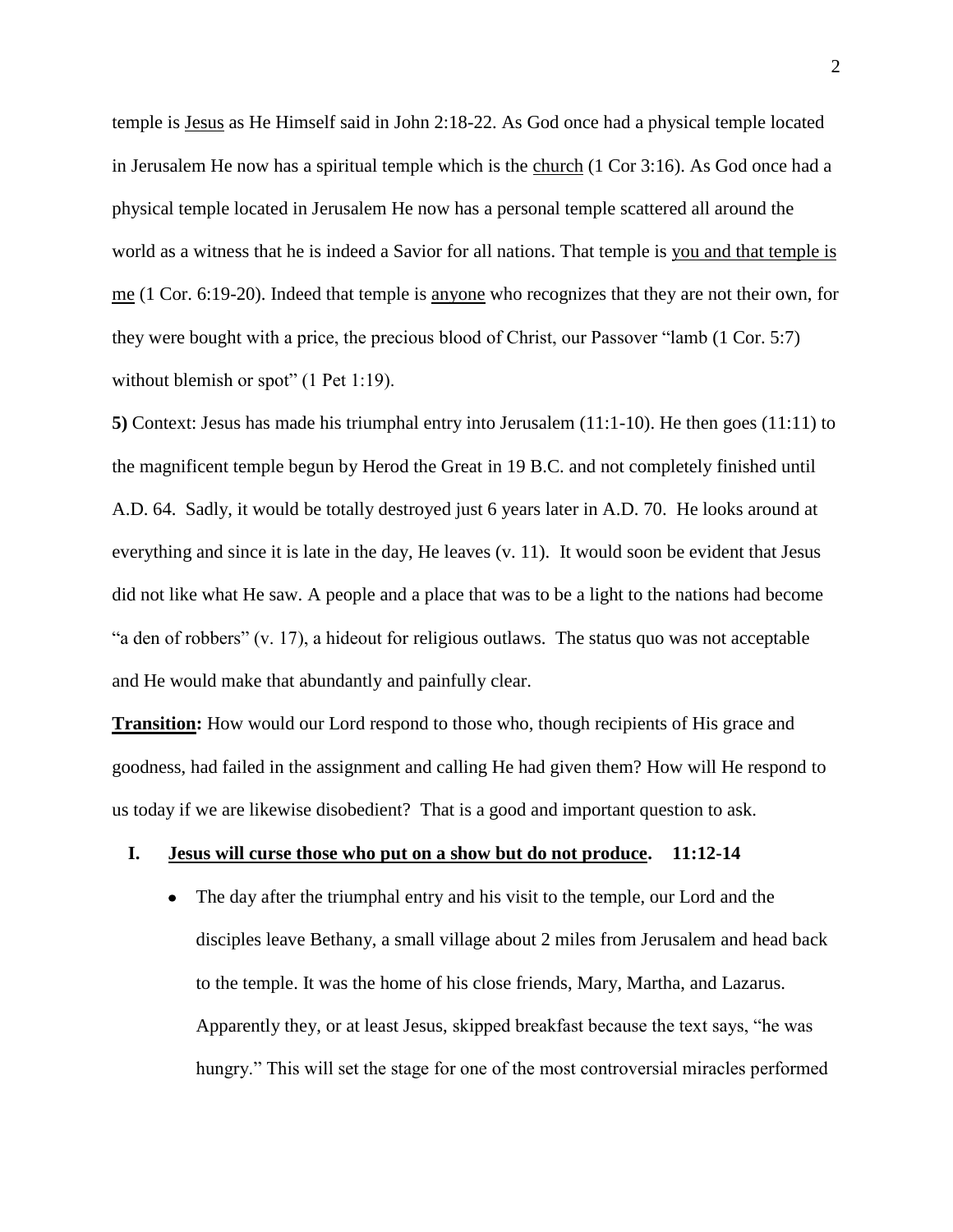by our Lord, the cursing of a fig tree. Joseph Klausner is his book *Jesus of Nazareth* wrote it was "a gross injustice on a tree which was guilty of no wrong..."  $T.W.$ Manson said, "It is a tale of miraculous power wasted in the service of ill-temper (for the supernatural energy employed to blast the unfortunate tree might have been more usefully expended in forcing a crop of figs out of season) and as it stands is simply incredible." (Garland, *NIVAC*, 433). William Barclay said, "The story does not seem worthy of Jesus. There seems to be a petulance in it" (Hughes, vol. 2, 85). And the atheist philosopher Bertrand Russell in his book *Why I Am Not a Christian* accused Jesus of "vindictive fury" and wrote of our Lord's character, "I cannot myself feel that either in the matter of wisdom or in the matter of virtue Christ stands quite as high as some other people known to history" (17-19). Jesus, however, was not acting like a spoiled brat who did not get His way. There is no anger. There is no malice. This is no out of control burst of a temper tantrum. It is, as we will see, an object lesson, an acted out parable of our Lord's judgment on Israel and on those who claim to be one thing but are actually another, who put on a show but do not produce. In the immediate context it is a curse on the temple and the nation of Israel. By application it could be a curse on you and me, and on the churches of the SBC. Note two crucial truths we must see and get!

#### 1) Our Savior curses hypocrisy. 11:12-13

- Walking from Bethany to Jerusalem works up an appetite in Jesus (v. 12).
- $\bullet$  He sees in the distance a fig tree in leaf (v. 13). Though it is not yet "the season for figs"  $(v, 13)$ , the presence of the leaves would indicate this tree would have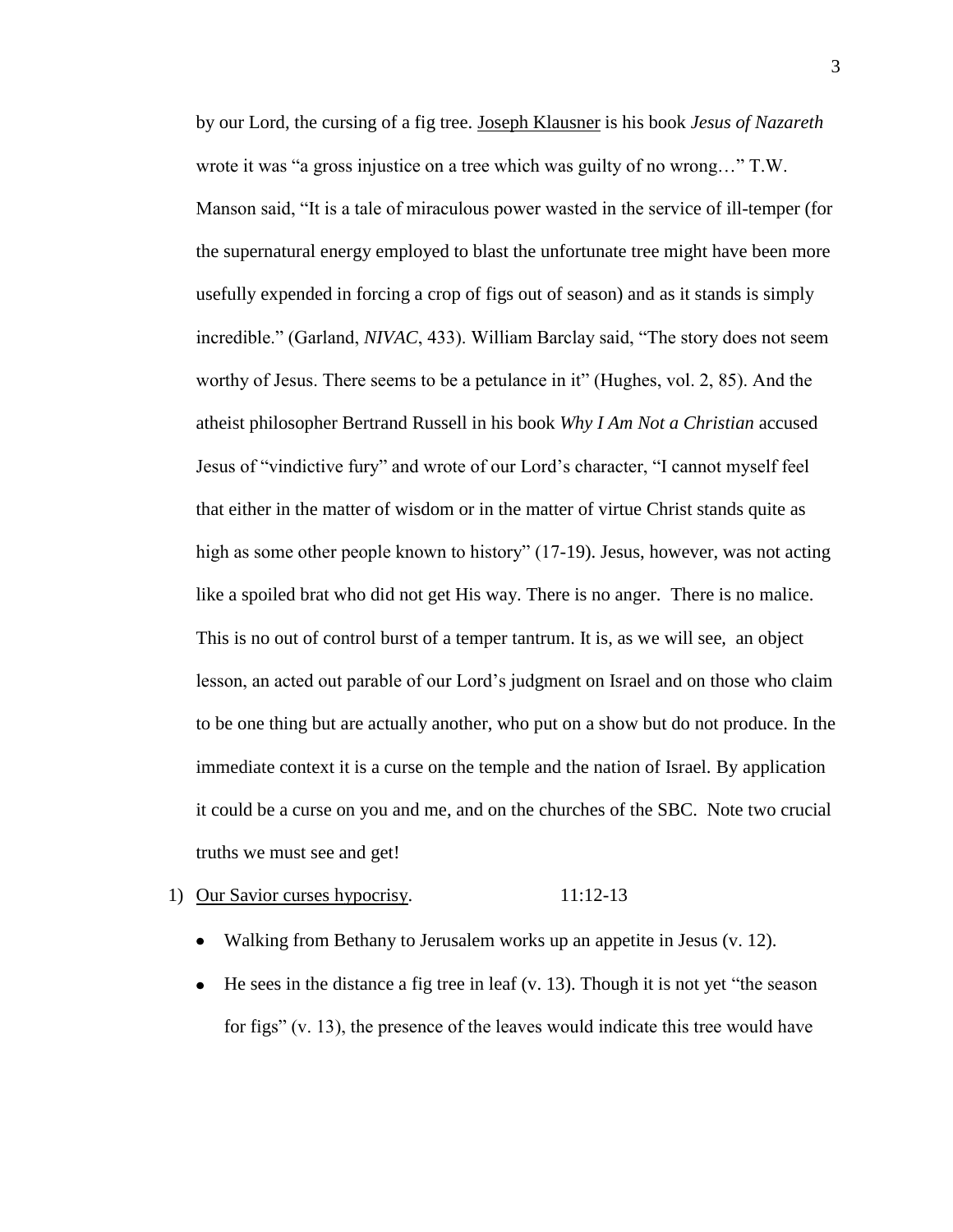fruit on it, if not full figs, perhaps, and more likely, *paggim*, small green figs (knops). Though not all that tasty, they were edible and could relieve His hunger.

- However, the tree was barren. It bore no fruit. Its leaves promised one thing but it had not produced. It was a hypocritical fig tree. The leaves, the outward appearance, said "come here I have fruit that will satisfy and meet your needs." However, when you come you realize you have been deceived. It was a show with no substance.
- Sadly this is what Israel had become, especially the Temple and its religious leaders (the Sanhedrin) who oversaw its operation. Here was a people that gave an outward and visible appearance of great spirituality and devotion to God but on close inspection was exposed a hypocrite. Gentiles were denied the opportunity to come close to God being restricted to the outer court and subjected to a religious carnival. The poor were exploited by money-changers and merchants. The temple culture had grown big and impressive but it was all a sham. Empty religiosity was there actual condition, and Jesus cursed them for it (v. 14). There was no gospel and no God to be found for those needing to find salvation. Once a beacon of light, it was now only a faint flicker that was about to be extinguished.
- Question: If our Lord did that then to His own people (John 1:11) what makes us  $\bullet$ think He would not do it to us today? Professing the fruit of righteousness and devotion to God, could it be we are nothing more than the dry and dying leaves of sterile religion, ritualism, and profession? Charles Spurgeon well said, "The great majority of persons who have any sort of religion at all bear leaves, but they produce no fruit." (Nothing But Leaves, #555, 2-21-1884). "Oh, Southern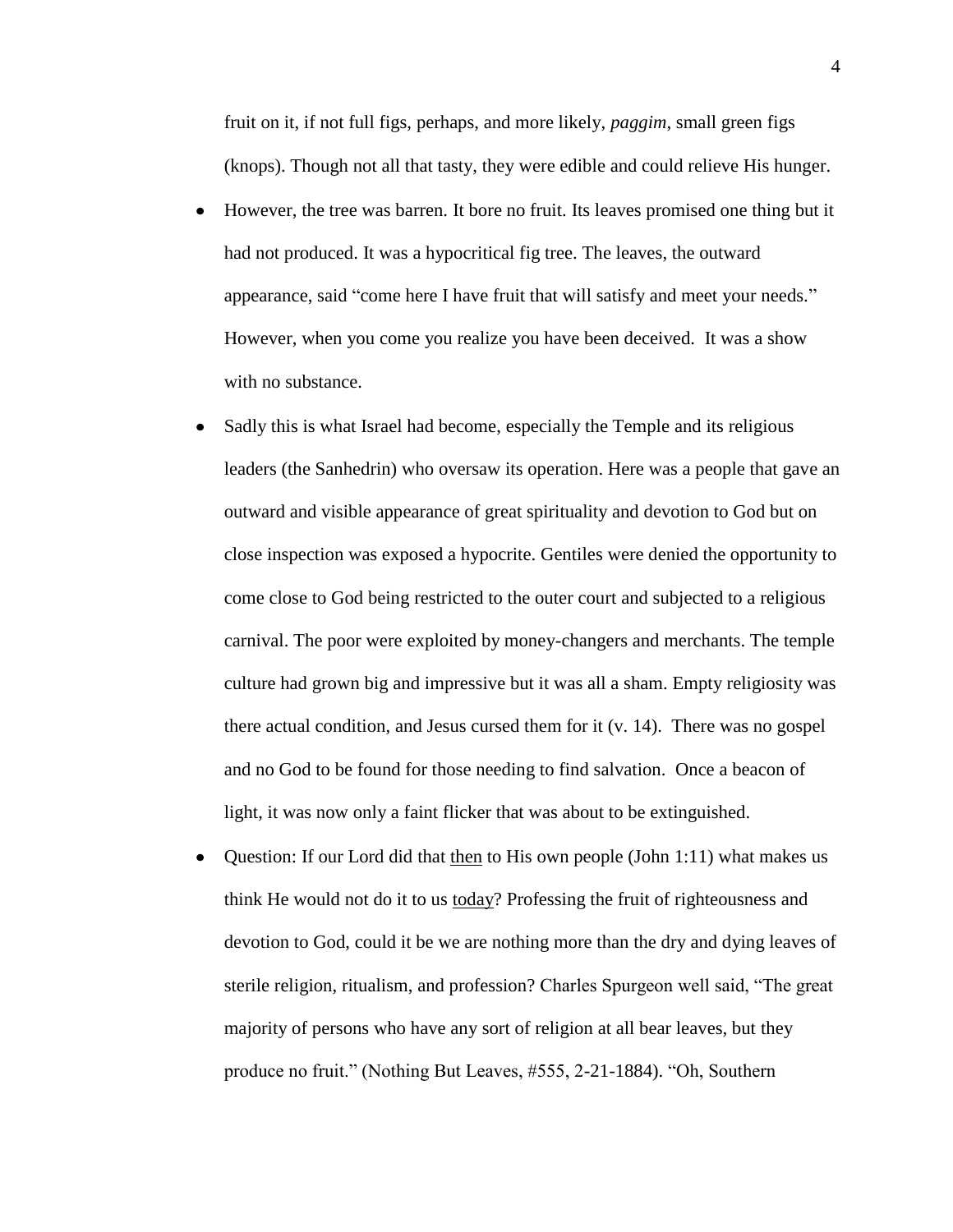Baptists may not be much but we are the best God has!" "Oh, we may be in decline but at least we are not losing ground like the Episcopalians, Lutherans, Methodists, and Presbyterians." "Oh, don't forget, we are the largest Protestant denomination in America with the largest mission force in the world." Don't mind asking, we will be glad to tell you. Never mind we are in decline there too in terms of financial support, total numbers and especially men! Hypocrisy always equals self-deception. We think we are one thing when we are actually another. And our Savior curses hypocrisy.

### 2) Our Savior curses unfruitfulness. 11:13-14

The prophets often spoke of Israel by the symbol of a fig tree (Jer 8:13; 29:17;  $\bullet$ Hos 9:10, 16; Joel 1:7; Micah 7:1-6). Jeremiah 8:13 especially stands out and I cannot help but wonder if this text in particular was in the mind of Jesus and His actions its fulfillment? Just listen to what the prophet said in verses 8-14, "How can you say, ‗We are wise, and the law of the LORD is with us'? But behold, the lying pen of the scribes has made it into a lie. The wise men shall be put to shame; they shall be dismayed and taken; behold, they have rejected the word of the LORD, so what wisdom is in them? Therefore I will give their wives to others and their fields to conquerors, because from the least to the greatest everyone is greedy for unjust gain; from prophet to priest, everyone deals falsely. They have healed the wound of my people lightly, saying, 'Peace, peace,' when there is no peace. Were they ashamed when they committed abomination? No, they were not at all ashamed; they did not know how to blush. Therefore they shall fall among the fallen; when I punish them, they shall be overthrown, says the LORD. When I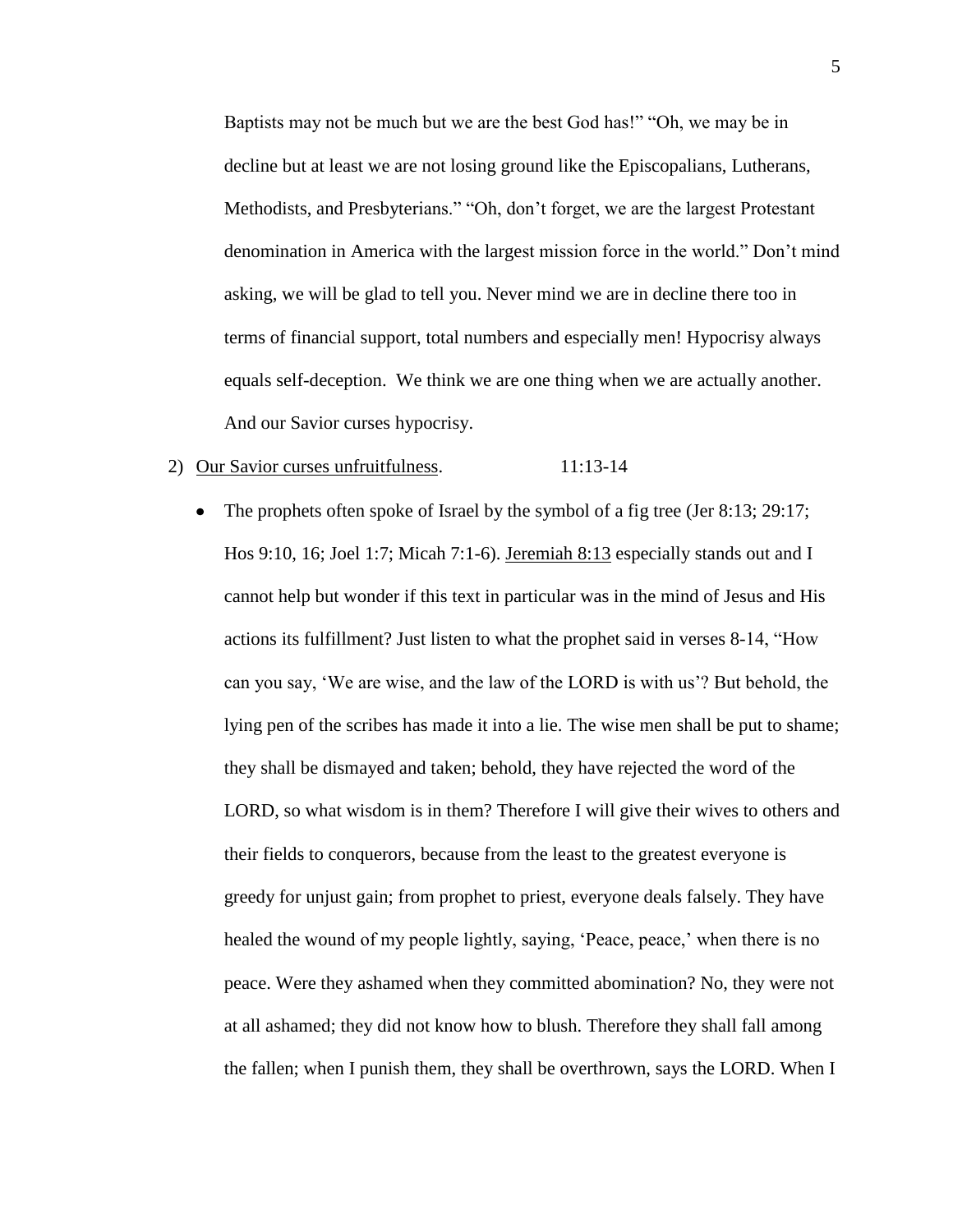would gather them, declares the LORD, there are no grapes on the vine, nor figs on the fig tree; even the leaves are withered, and what I gave them has passed away from them." Why do we sit still? Gather together; let us go into the fortified cities and perish there, for the LORD our God has doomed us to perish and has given us poisoned water to drink, because we have sinned against the LORD."

- Jesus arrived at the fig tree to find "nothing but leaves." Mark informs us that "it  $\bullet$ was not the season for figs"  $(v, 13)$ , but the tree with its leaves said, "come to me. Others may be barren but not me. I have fruit for you."
- Jesus responded  $(v. 14)$  by simply saying. "May no one ever eat fruit from you  $\bullet$ again." Mark informs us that "his disciples heard it." They were there and eyewitnesses to what happened. This is no tale, myth or legend conjured up only to make a theological or moral point. Oh, there is theology to be sure and there is history too.
- There is a point without a doubt. Fruitlessness now may result in fruitlessness forever. Lose your usefulness for Jesus and He may curse you and move on! After all, it is not He who needs us. It is we who desperately need Him. We need Him to save us. We need Him to make us useful and fruitful. Turn our backs on Him and His gospel, turn His church into a religious club of idolatry, hypocrisy and unfruitfulness and you will receive not His blessing but His curse. Protest all you want about how good you are. Nationalism, regionalism and ethnocentrism are an abomination in His eyes. And mark my words; He sees it, He sees it all. His eyes which are a flame of fire (Rev. 19:12) will expose you for who and what you really are.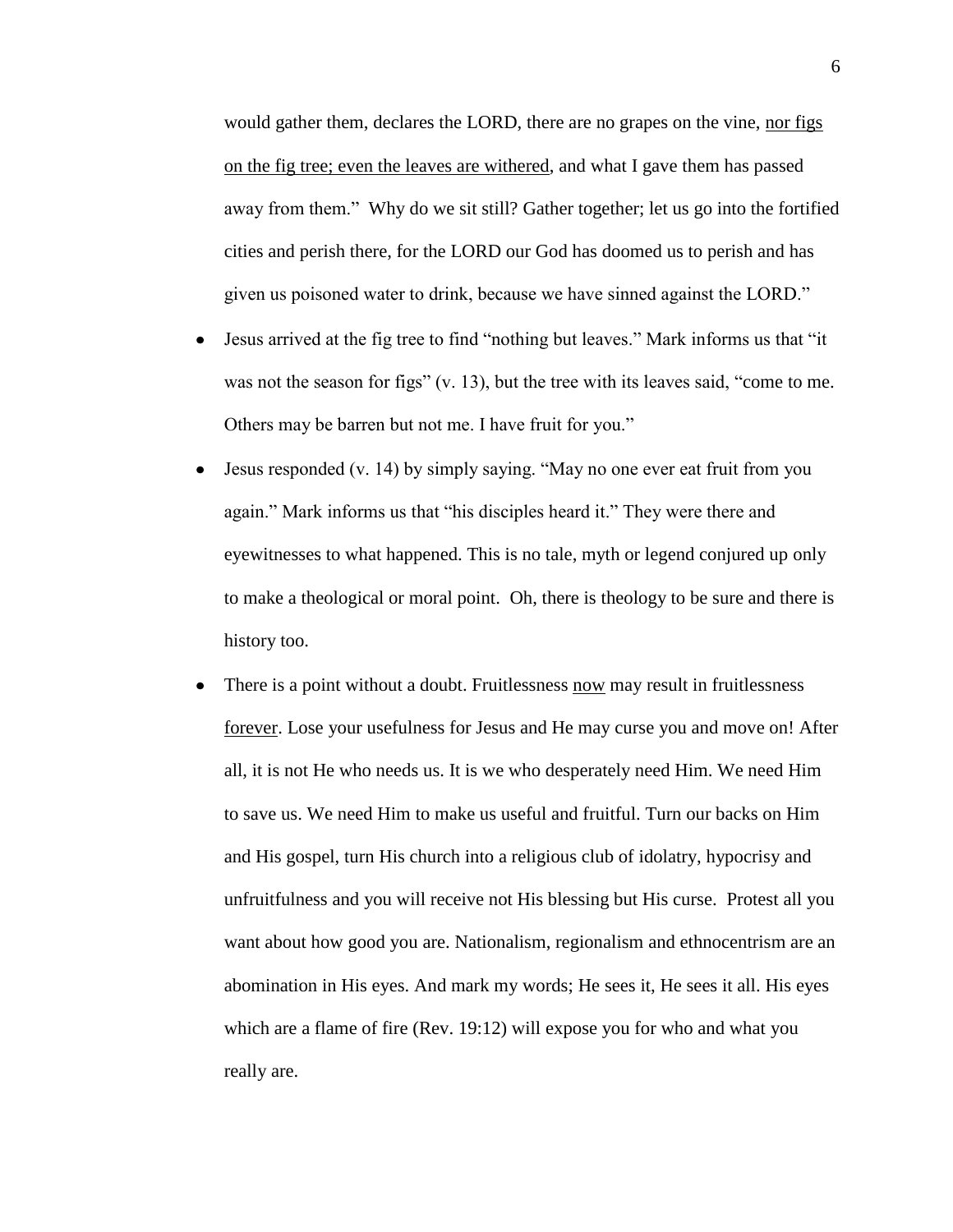Ill. Racist and bigoted churches that pervert and deny the heart of the gospel. Those who worry more about their neighborhoods filled with churches than those who have none!

#### **II. Jesus will condemn that which promises one thing but delivers another. 11:15-19**

- On September 6, 1520, Martin Luther wrote in *An Open Letter to Pope Leo X*, "The Roman church, once the holiest of all, has become the most licentious den of thieves, the most shameless of all brothels, the kingdom of sin, death and hell. It is so bad that even Antichrist himself, if he should come, could think of nothing to add to its wickedness" (Gartand, *NIVAC*, 446).
- We call what we read in vs. 15-19 the cleansing of the temple and in one sense it is.  $\bullet$ But, it is actually much more. It is actually its condemnation. It is Jesus' critique of false religion. It is not too strong to say He hates it.
- John's gospel records a temple cleansing in 2:13-22. While some believe he has taken the event in our text and placed it as the front of his gospel for theological purposes, I am inclined to believe there were actually two cleansings: one early in His public ministry (recorded by John) and one at the end of His ministry recorded by the synoptic gospel writers (Matt. 21:12-16; Mark 11:15-19; Luke 19:45-47).
- The acted out parable of the cursing of the fig tree now finds its fulfillment and reality  $\bullet$ in our Lord's assault of those he identifies as a "den of robbers"  $(v. 17)$ , "a hive of spiritual thieves!"
- 1) Our Lord will deal with our wickedness. 11:15-16
	- $\bullet$  In typical Markan simplicity he tells us that Jesus 1) comes into Jerusalem, 2) enters the temple (the outer court of the Gentiles [500 yds. x 325 yds. or 35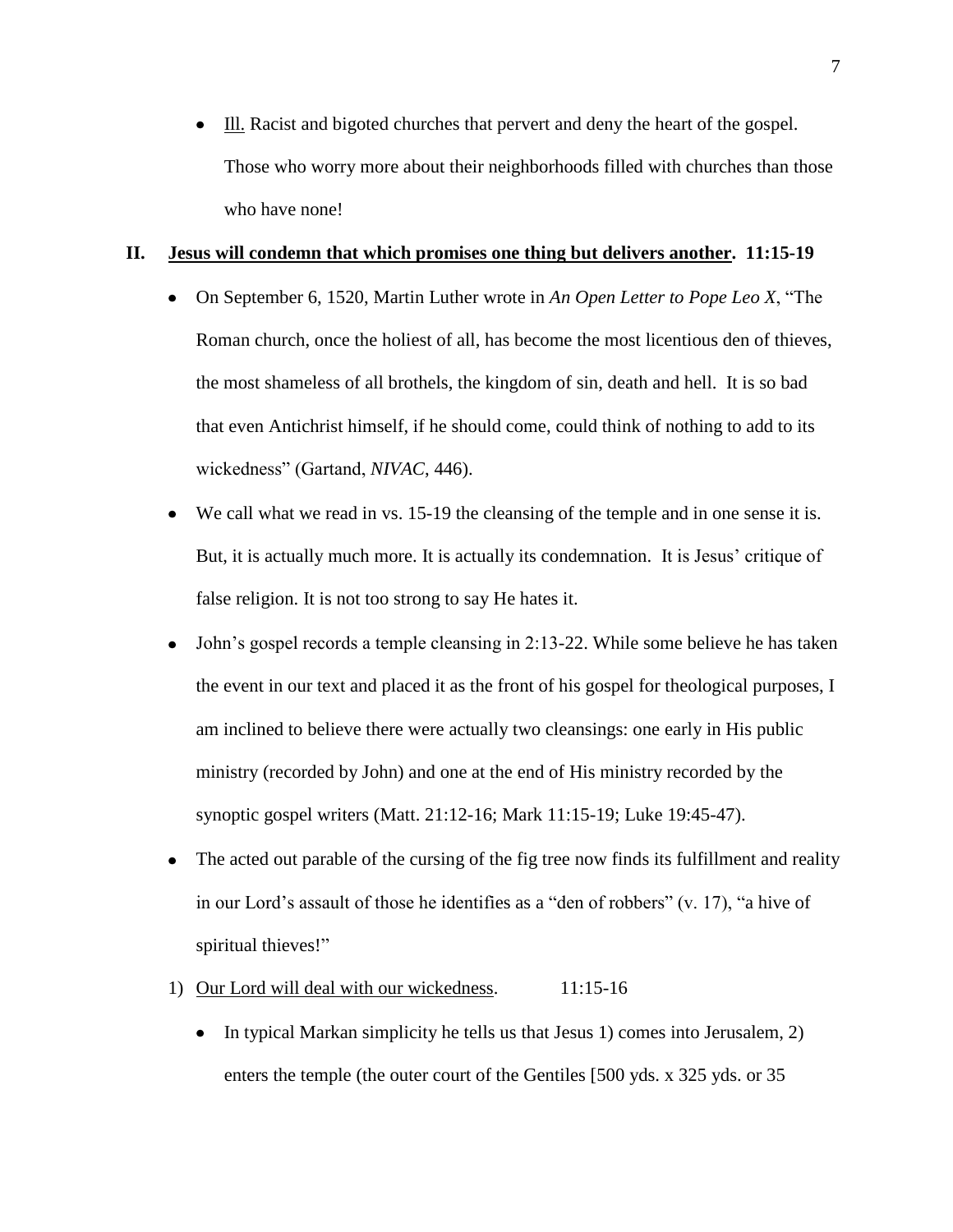acres]), and 3) makes havoc of those who sold the animals for sacrifice (specifically mentioning pigeons, the sacrificial animal for the poor, v. 15) and exchanged money. Further, he blocked the thorough-fare (v. 16) that may have become a sort of "short-cut" for those who wanted to get from one side of the temple mount to the other without having to go the long way around. No respect. No reverence. None!

- $\bullet$ Let's summarize:
	- People come to Jerusalem to celebrate the Passover in the Spring of the year. The population would grow to ten times its normal size. Hundreds of thousands with no hotels, not even a "Motel 6." Family, friends and fields would be their accommodations. The Jewish historian Josephus tells us that in one Passover year (A.D. 66) 255,000 lambs were bought, sold, and sacrificed in the temple courts. (Edwards, 341).
	- Pilgrims were requested to bring an acceptable (perfect!) sacrifice that had to pass a rigorous inspection. Most chose, were really forced, to buy an approved animal certified by the Mafia of temple priests backed by the powerful and corrupt Sanhedrin. The mark up was shameful and immoral. Some estimate the mark up was 16 times the normal price (2 pigeons normally sold say for \$0.25 now sold for around \$4.00).
	- Money changers would exchange foreign currency, that was unacceptable for  $\equiv$ transaction in the temple, into Jewish currency, again for an outrageous fee. Think airport exchange rates!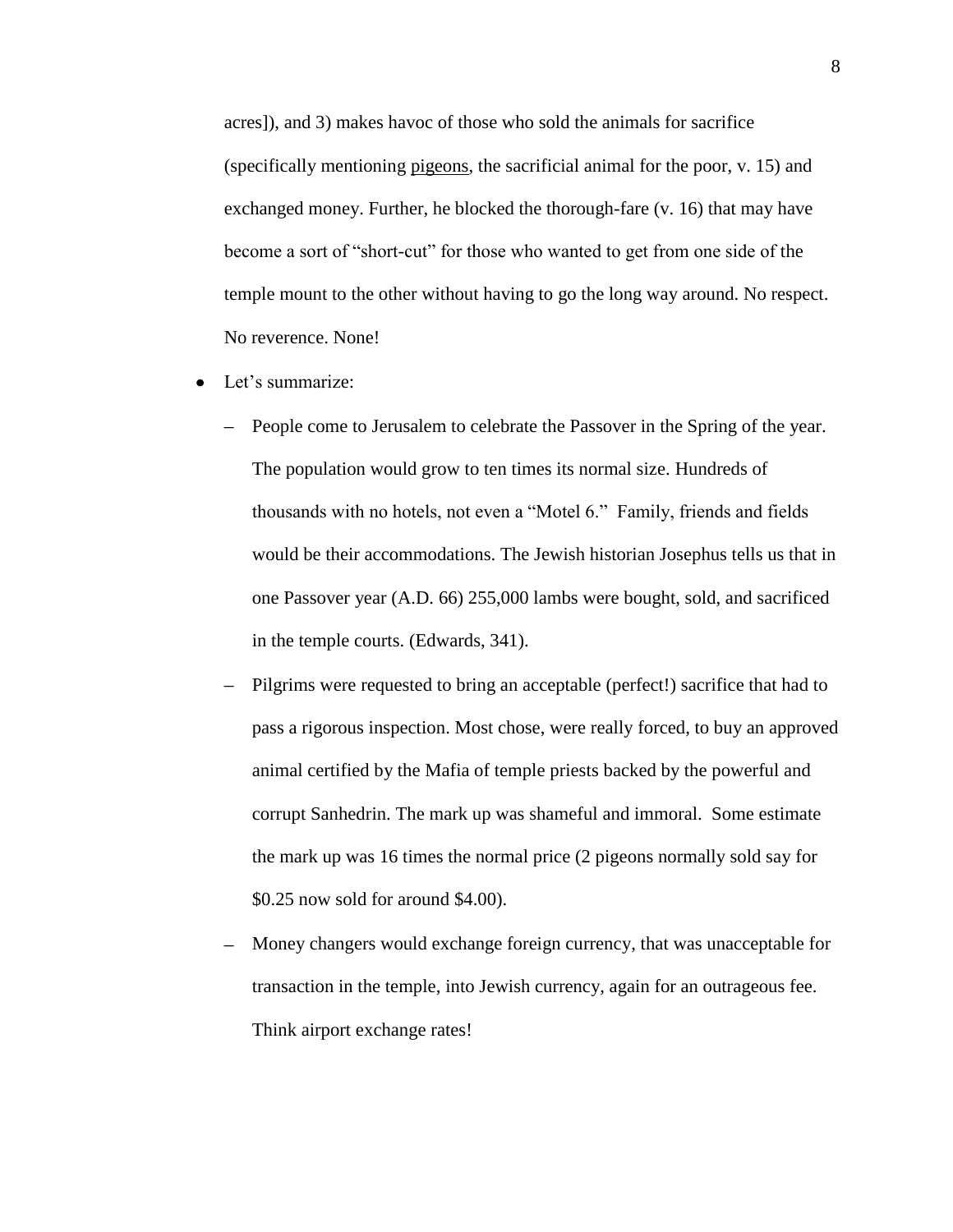- Thus Jesus saw extortion, bribery, greed and dishonesty at every turn in this  $\bullet$ religious bazaar and He had enough. He got physical in righteous rage and indignation and He cleaned house! His holy wrath burned with passion and purity as He restored, at least for a moment, the temple of God to its rightful purpose. Here is God's greatest High Priest exercising His rightful authority over His temple. I like the way pastor Sam Storms described what happened, "According" to v. 15, He ‗drove out' the merchants. The word is the same used often of exorcising or expelling demons. Jesus suddenly became a bouncer! He grabbed them by the scruff of the neck, kicked them in the seat of the pants, overturned their tables, and knocked them from their perches. When the time comes for His crucifixion, he will permit them to lay hands on Him and carry Him off. But not now!"
- All wickedness is an abomination to our Lord. But religious wickedness in His  $\bullet$ name; He finds it especially detestable. And, He will deal with it. You can count on that!
- 2) Our Lord will judge concerning our witness. 11:17-19
	- Verse 17 brings us to the heart of our Lord's anger over what His temple has become. The text says by His actions and His words, "He was teaching them." He then quotes from Isaiah 56:7, "My house shall be called a house of prayer for all the nations." However, now citing Jeremiah 7:11 He declares, "But you have made it a den of robbers." So much is here!

First, only Mark includes the crucial phrase "for all the nations." In fact listen to the context of Isaiah 56:7 beginning with Isa 53:3 and reading through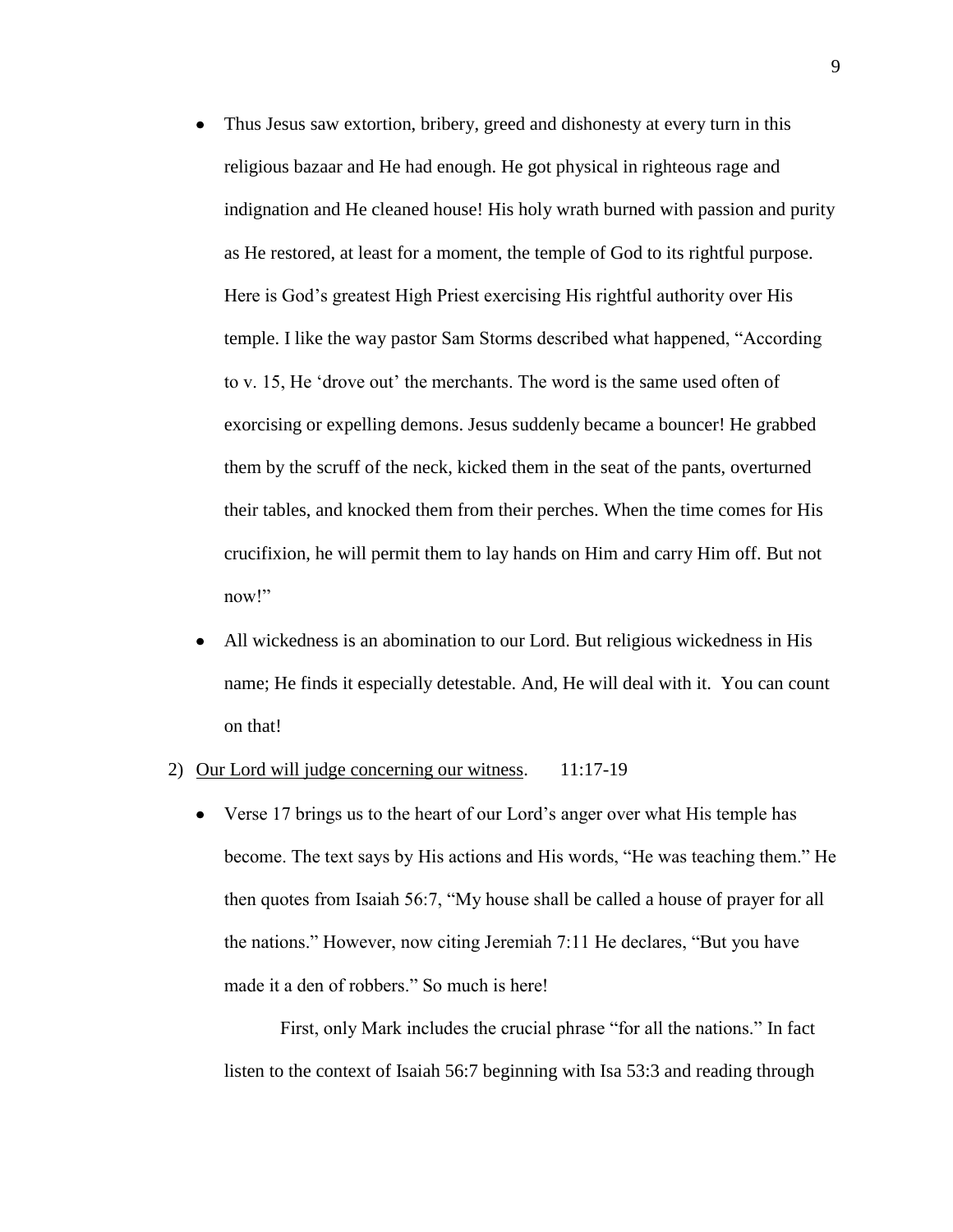53:7: "Let not the foreigner who has joined himself to the Lord say, "The Lord" will surely separate me from his people;" and let not the eunuch say, "Behold, I am a dry tree." For thus says the Lord: "To the eunuchs who keep my Sabbaths, who choose the things that please me and hold fast my covenant, I will give in my house and within my walls a monument and a name better than sons and daughters; I will give them an everlasting name that shall not be cut off." And the foreigners who join themselves to the Lord, to minister to him, to love the name of the Lord, and to be his servants, everyone who keeps the Sabbath and does not profane it, and holds fast my covenant – these I will bring to my holy mountain, and make them joyful in my house of prayer; their burnt offerings and their sacrifices will be accepted on my altar; for my house shall be called a house of prayer for all peoples.‖ God's temple is to be a house of prayer, a place of worship that attracts and is for all the nations! It is not a shrine to be admired and praised. It is to exhibit no geographical, national, racial or ethnic segregation or discrimination. None! I love the way John Piper puts it in *Bloodlines: Race, Cross and the Christian*, "Over and over, Jesus shows that the people of God will no longer be defined in an ethnic way…The new people that he is calling into existence is defined not by race or ethnicity or political ties, but by "producing the fruit of the kingdom"…This will mean a new global family made up of believers in Christ form every ethnic group on the planet. And it will mean that those who love that vision will work toward local manifestations of that ethnic diversity. Jesus is the end of ethnocentrism – globally and locally. Not color but faith in Christ is the mark of the kingdom. But it is a mighty long journey. And the price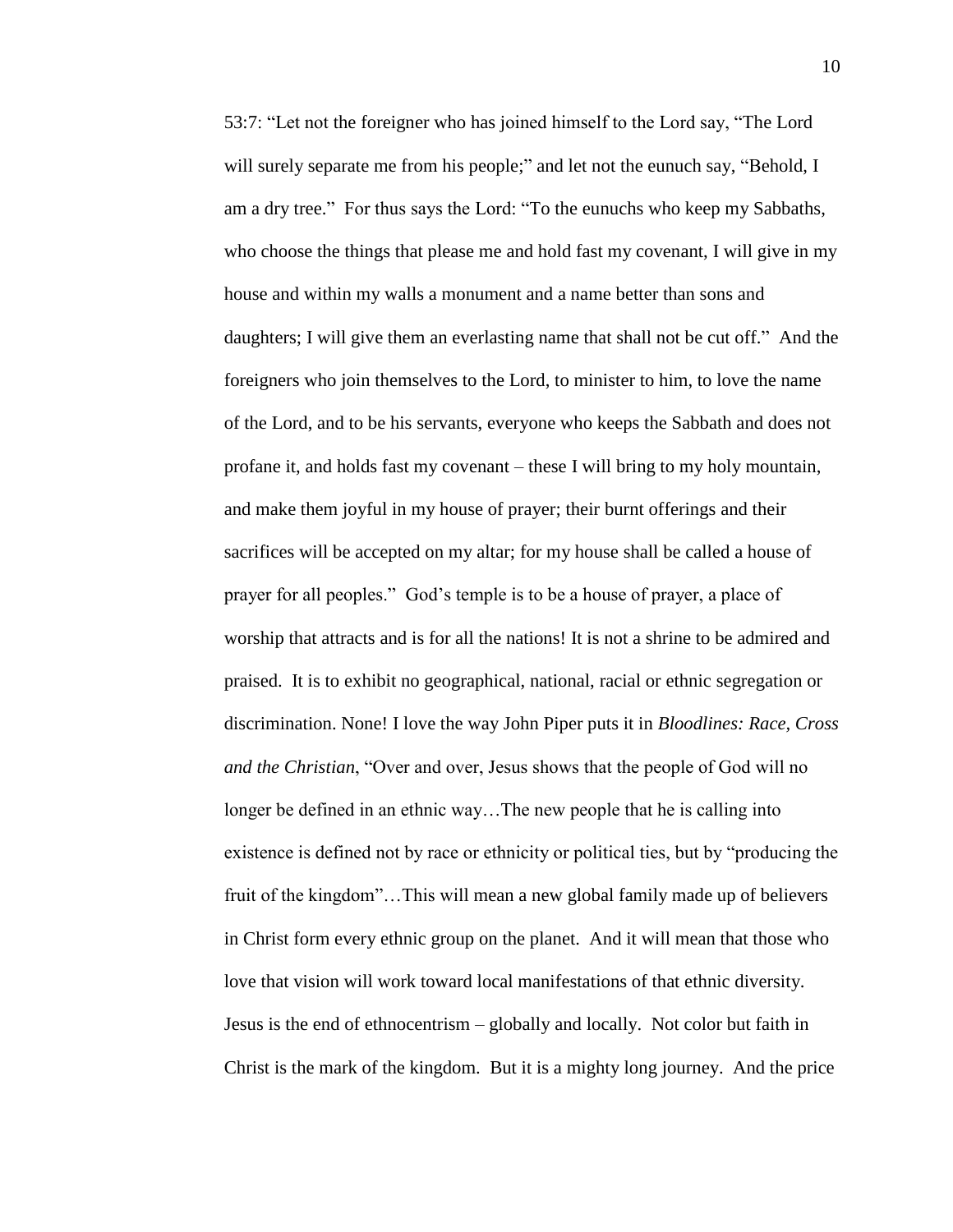is high. Jesus was on the Calvary road every step of the way. He knew what it would finally cost him. It would cost him his life. But his heart was in it. To the end." (119). Israel missed this and too many of our churches do as well both at home and in their concern for the nations. And, as the chief priest was mainly at fault so are many pastors today. A genuine GCR will succeed or fail on the back of the pastors, our religious leaders.

Second, the context of Jeremiah 7:11 is painfully instructive. Jesus is declaring the fulfillment of that ominous prophecy by his symbolic act on this very day. It is a long passage but Jeremiah7:1-29 is worth reading!

- It was popularly believed that when the Messiah came He would cleanse and  $\bullet$ purge the temple of Gentiles. Instead, Jesus comes and clears and cleanses the temple for Gentiles. Israel's religious show with all its glitz, glitter and fan-fare was an empty embarrassment. Instead of bringing people into God's presence they hid and obscured it to such a degree that no one could find Him. Jesus said enough! Your charade is over.
- Jesus' protest caught the ear and attention of the Sanhedrin (see also 11:27!) He had called them out and they did not appreciate it one bit. Little wonder that the religious elites wanted to destroy Him (v. 18). And the stakes are now much higher. It was one thing for Jesus to tick off the country lay preachers called the Pharisees. It is something else to take on the chief priest and the powerful Sanhedrin. Galilee was like the minors. Jerusalem is the major leagues! A showdown is on the horizon. However, fear paralyzed them on this day. As for the crowds they were "astonished", astounded, struck out of their senses, and not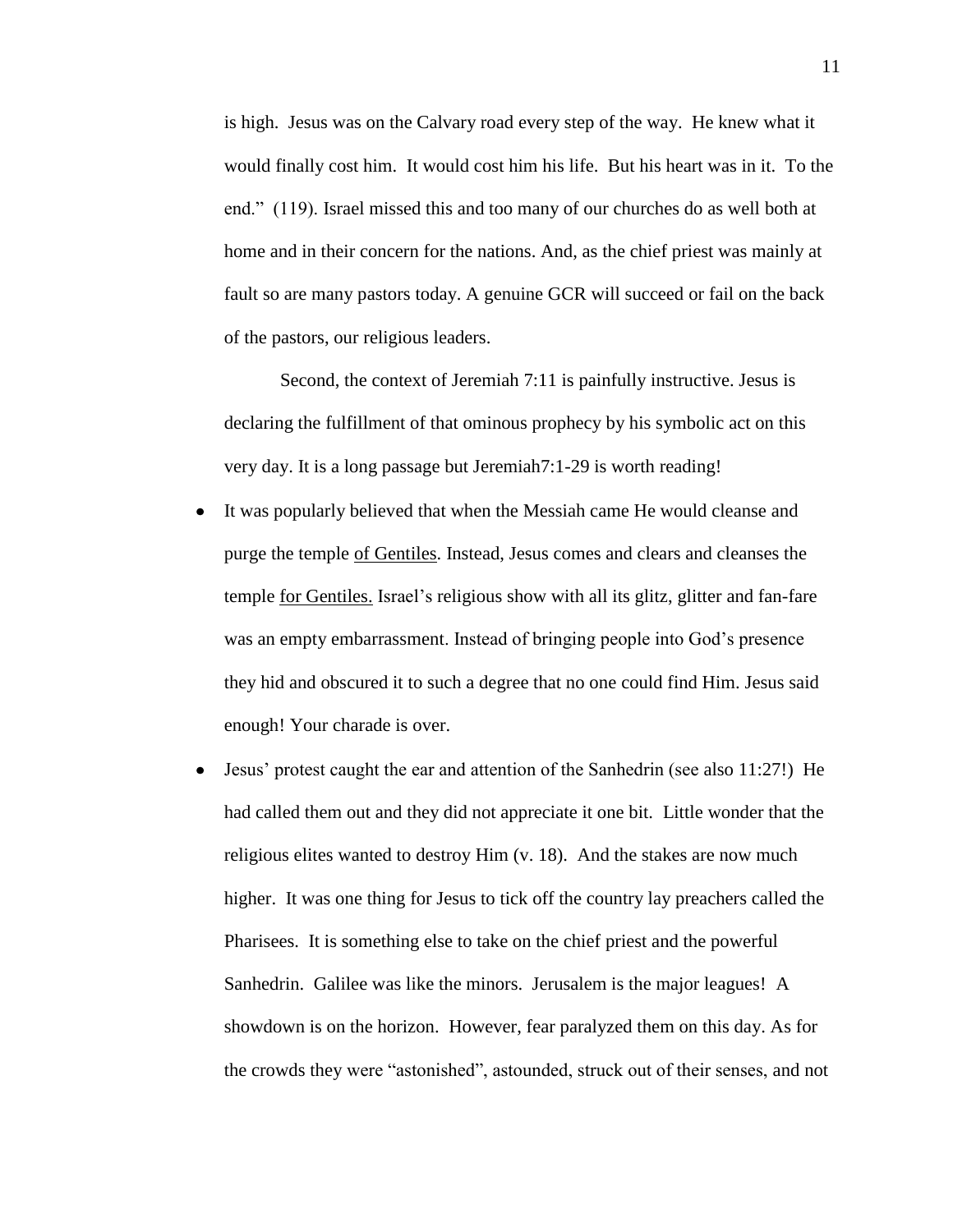sure what to make of all this teaching. Jesus would, with sadness and grief, leave and go home to Bethany (v. 19). Tomorrow would bring another day of teaching. He would press on.

# **III. Jesus will challenge us to believe in God but knows doubt is an ever present danger. 11:20-25**

- Andrew Murray well said, "Christ actually meant prayer to be the great power by  $\bullet$ which His church should do its work and the neglect of prayer is the great reason the church has not greater power over the masses in Christian and heathen countries…The power of the church to truly bless rests on intercession: asking and receiving Heavenly gifts to carry to men."
- $\bullet$ Mark concludes the fig tree/temple story with lessons on faith, prayer and forgiveness, the very things the people should have found through God's temple. The fig tree event brackets, serves as bookends to, the temple story and interprets it for us. It clearly reveals that Jesus did not just cleanse the temple. He cursed it. It had failed in the divine assignment given to it by God and it would be destroyed. With no fruit found, its use was at an end. God would remove it and do so in a dramatic fashion in less than a generation when the Romans invaded under the general Titus (A.D. 70) and destroyed Jerusalem and the temple.
- Jesus uses all of this as an opportunity to teach his disciples two more valuable  $\bullet$ spiritual truths that should be our constant companions. They are simple and not profound. They are also essential and important.
- 1) Put your faith in this Savior. 11:20-24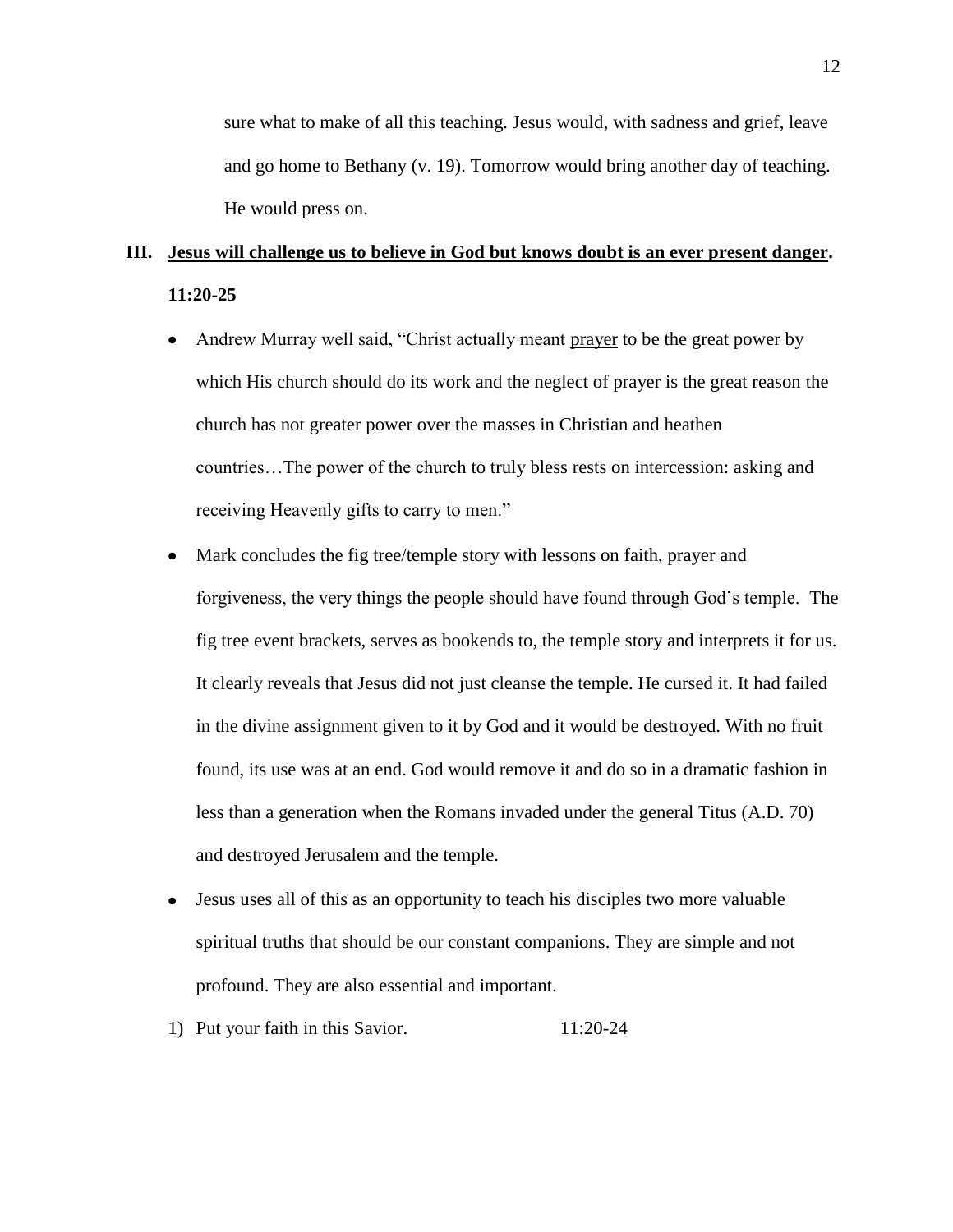- When the disciples and Jesus passed the fig tree the next day it was dead  $(v. 20)$ . Jesus' last miracle in Mark (prior to the resurrection) brings death not life! Sympathy for a soul-less tree in our day is badly misplaced and says much about our sloppy sentimental culture and its tragic perversion of real values. God had told Jonah to weep over lost people not a plant! Jesus says weep over a dead temple not a dead tree.
- $\bullet$ Peter, an eyewitness to all that has happened the previous two days remembers our Lord's words recorded in v. 14 and notes they have come to fruition immediately (v. 21), "Rabbi, look! The fig tree that you cursed has withered." It is dead. John 15:6 warns us, "If anyone does not abide in me he is thrown away like a branch and withers; and the branches are gathered, thrown into the fire, and burned." Sinclair Ferguson is "spot on", "the question of our spiritual fruitfulness is one of immense seriousness which we ignore at our peril….Jesus means what He says! (*Let's Study Mark*, 185).
- Jesus' response in vs. 22-24, as well as verse 25, is somewhat surprising and at first glance seems out of place: "And Jesus answered them, "Have faith in God. Truly, I say to you, whoever says to this mountain, ‗Be taken up and thrown into the sea,' and does not doubt in his heart, but believes that what he says will come to pass, it will be done for him. Therefore I tell you, whatever you ask in prayer, believe that you have received it, and it will be yours." Now, what are we to make of all this?
	- 1) vs. 22: "Have faith in God." The great missionary Hudson Taylor said, "God uses men who are weak and feeble enough to lean on Him." He is faithful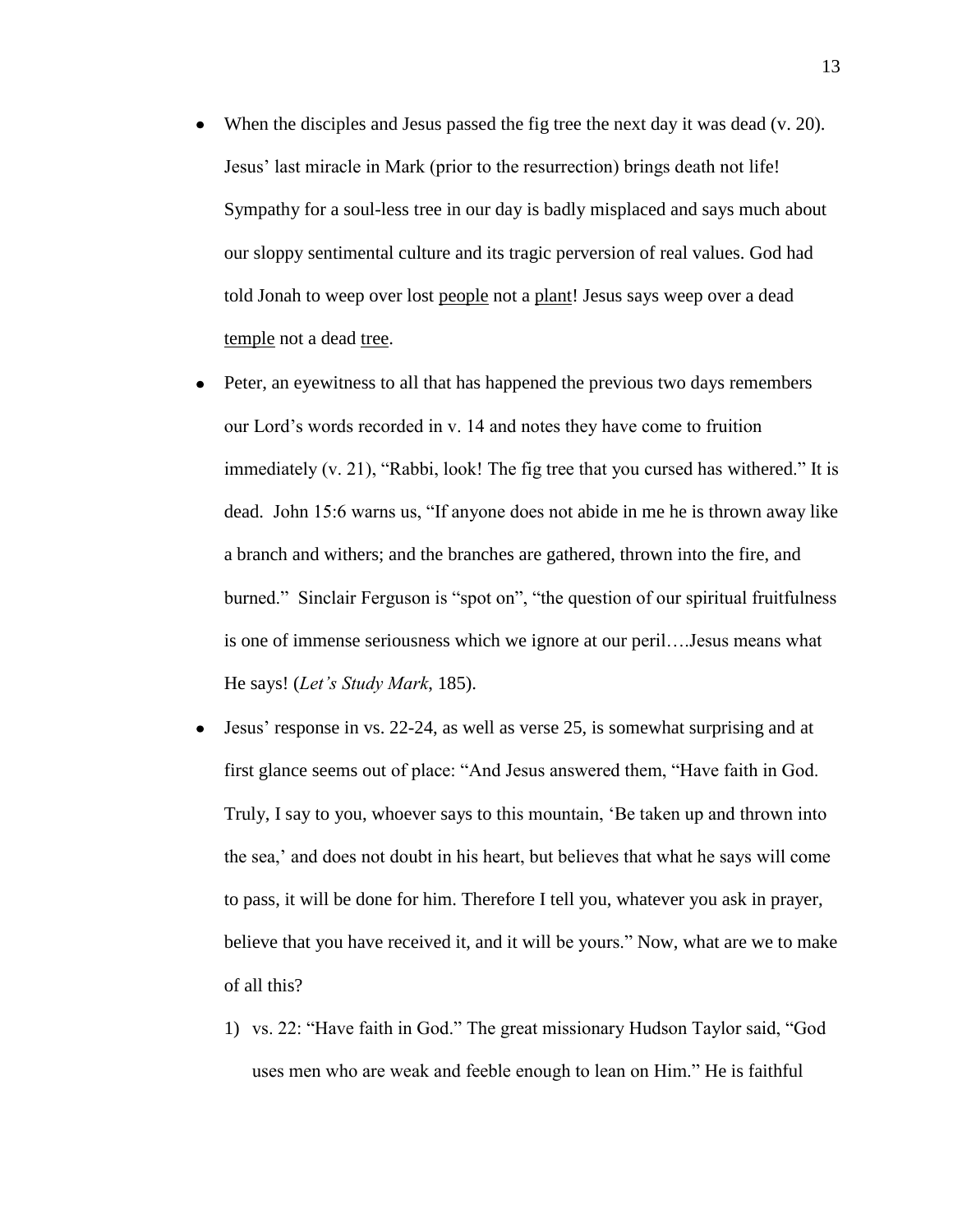when the religious establishment and its institutions fail. Trust the One who judges with severity and extends amazing grace to those who do not deserve it but seek it in faith.

- 2) vs. 23-24: Have mountain moving faith that 1) does not doubt 2) believes and 3) ask in prayer. "Truly" is *amen* which gives self-authenticating authority to the words of Jesus. "The mountain" is a hyperbole that may play on the fact that the city of Jerusalem which sits upon a mountain or the Mt. of Olives is in near sight. It represents what appears to be impossible, immovable, something beyond our finite ability!! Good! This is where faith begins. Believing faith taps into God's power to accomplish His purpose. Again hear Andrew Murray who said, "We have a God who delights in impossibilities."
- An important point of clarification: True and believing prayer is not attempting to get God to change His will to fit our plans. It is a passionate pursuit to see God's plans accomplished in us! Prayer is not conjuring God up like some "genie in a bottle" obligated to grant us whatever we wish. Read Matt 6:9-10; Mark 14:36; John 14:13-14; 15:7; 16:23-24; and 1 John 5:14-15 before you draw such a foolish and erroneous theological conclusion. Let Scripture interpret Scripture as you apply "the analogy of faith."
- Reflecting on this text I recently tweeted  $(9-29-11)$ , "There are some things we should not pray for and some things our good God will not give. PTL!"
- Praying in faith with mountain moving faith, our God will give us what we need to glorify His name. Here is a "house of prayer" you can bring your petitions to! In one of his hymns John Newton said it like this, "Thou are coming to King!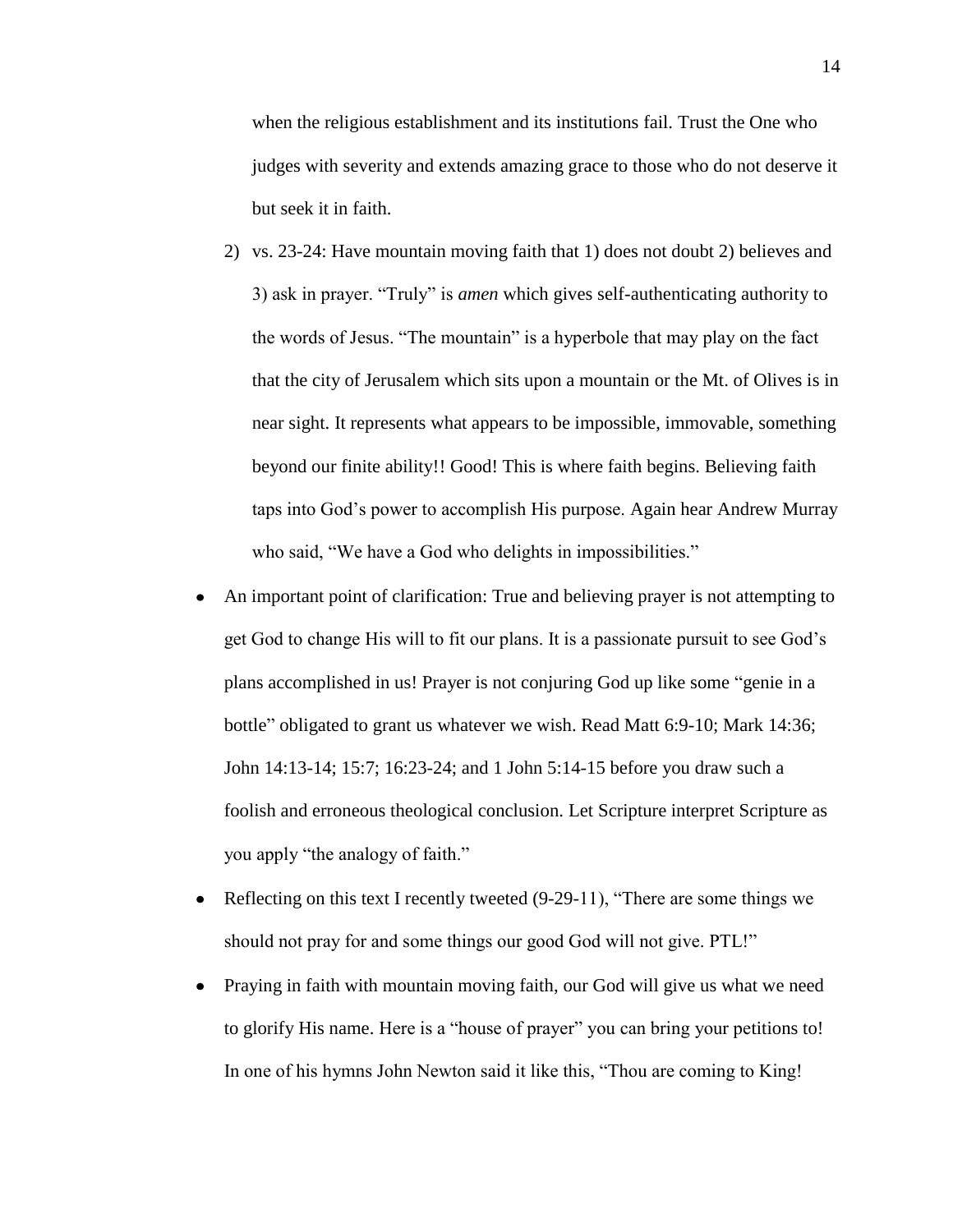Large petitions with thee bring! For His grace and power are such—non can ever ask too much!" So when we pray we trust not only His power to give us what we ask, but also in His wisdom to give us what we need! I trust Him enough to have Him say no and turn me down if that is what He chooses. That means "we may receive answers we do not want, find things we are not looking for, and have doors opened [and closed] we do not expect.‖ (Garland, *NIVAC*, 449). And, since He has raised the issue of prayer, Jesus shares one additional insight and what an important one it is!

# 2) <u>Be forgiving like this Savior</u>. 11:25

Here comes the gospel wrapping up this entire episode in a grace package! We can forgive because we have been forgiven through the atoning work of Jesus on the cross. Forgiveness so freely and graciously extended to us can now be graciously and freely extended to others. The theme of prayer that dominates vs. 22-25 finds its contextual connection in v. 17 and the fact that God's temple which is what we now are is to be a "house of prayer" and "a house of prayer for all nations." Jesus is such a temple for Heb 7:25 says, "He is able to save to the uttermost those who draw near to God through him, since he always lives to make intercession for them." And, we are to be such a temple extending the same forgiveness that we are confident we have received and will continue to receive from the God we now call Father (v. 25). Interestingly, this is the only time in Mark's gospel you see the phrase "Father in heaven." Matthew is very fond of it. Perhaps Mark includes it here because the Father who is in heaven is by default "fatherly" over all the nations. By means of the temple named Jesus and through